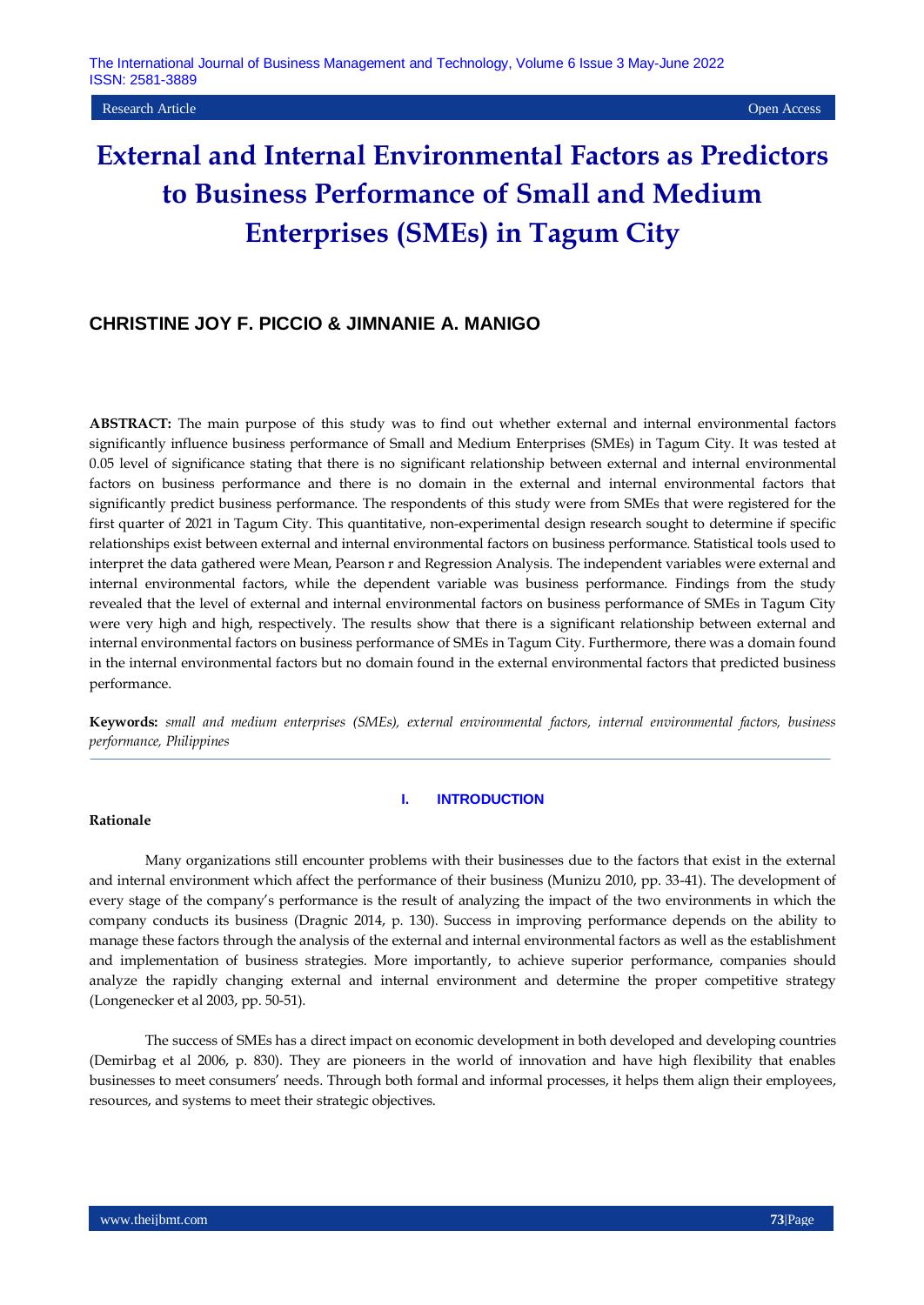#### **II. Review of Related Literature**

This chapter discusses the theories, opinions, and concepts of various authors of this study to supply a strong frame of reference for the variables treated in this research. The first independent variable is external environmental factors with four identified indicators: political, economic, social, and technological factors (Bouazza, Ardjouman & Abada 2015, pp. 103-105). The second independent variable is internal environmental factors with five identified indicators: manpower, materials, machinery, minutes, and money (Omoregie, 2010). The dependent variable is the business performance with four identified indicators: the growth in sales, employment, income, and market share. (Hadjimanolis 2000, p. 240).

#### **2.1 External Environmental Factors**

The environment is a critical factor in an organization's success (Namada 2018, p. 88). Organizations do not operate in isolation but rather with their surroundings. Any changes in the external environment will impact the organization's activities. Organizational development necessitates constant adaptation to internal and external environmental changes (Hayes 2014, p. 75). As a result, companies must examine external environmental weaknesses and threats and discover opportunities and strengths.

The external environment is a collection of factors known to the company and affects its performance. It includes government policies, socio-cultural factors, and economic factors (Munizu 2010, p. 34). The external environment creates limitations and opportunities that impact the organization's operation ability. The external environment includes all external events that can harm the company and are outside the company's control. All of the extrinsic forces are closely connected. External factors such as economic, political, technological, and social factors are resources for the business management that must be considered to develop an effective management model and meet the organization's strategic and tactical objectives (Dubitskaya & Tcukanova 2018, pp. 2-3).

## **2.2 Internal Environmental Factors**

SMEs face daily problems such as a lack of raw resources, a skilled labor force, and insufficient money. Due to these obstacles, SMEs are outperformed by large corporations in terms of cost, value, and market dynamics. For SMEs to survive in today's highly competitive business climate, they must have a positive mindset. Business owners need to be oriented with resource-leveraging to see how the resources could be used in an innovative style or to convince those who control a resource to let them do more work with less (Hoque et al. 2018, p. 85). A business owner can use all the resources to help their firm transition smoothly to a new owner.

To improve a firm's success, it is necessary to have a thorough grasp of the environment and conduct internal company assessments. The internal environment encompasses a company's different components. If the internal environment is examined, it can be used as a source of inspiration for developing a company strategy (Ontorael, Suhadak & Mawardi 2017, p. 50).

## **2.3 Business Performance**

Small and medium enterprises encounter trials and challenges of social consideration challenges relating to their business operations and interactions with workers, consumers, investors, suppliers, etc. Further, they concentrate on a few goods and services, which enable them to establish a strong commitment with their customers, giving their businesses a competitive advantage (Tabet & Onyeukwu 2019, p. 66).

This is because businesses have become the economic system's backbone. It aims to close the gap between different income groups and business actors, alleviate poverty, and absorb labor. Moreover, the improvement of the business can increase economic development and provide a significant impact on improving economic resilience (Ontorael, Suhadak & Mawardi 2017, p. 47). The changes that occur in the market must be taken action and should be addressed immediately by SMEs to maintain a business that will produce great results. The performance of SMEs is linked to their knowledge mastery. (Setyanti & Farida 2016, p. 209).

#### **2.4 Correlation between Measures**

Numerous researches have been conducted and undertaken to examine the effects of environmental conditions on many aspects of business operations. The external environment where the businesses are located and operated is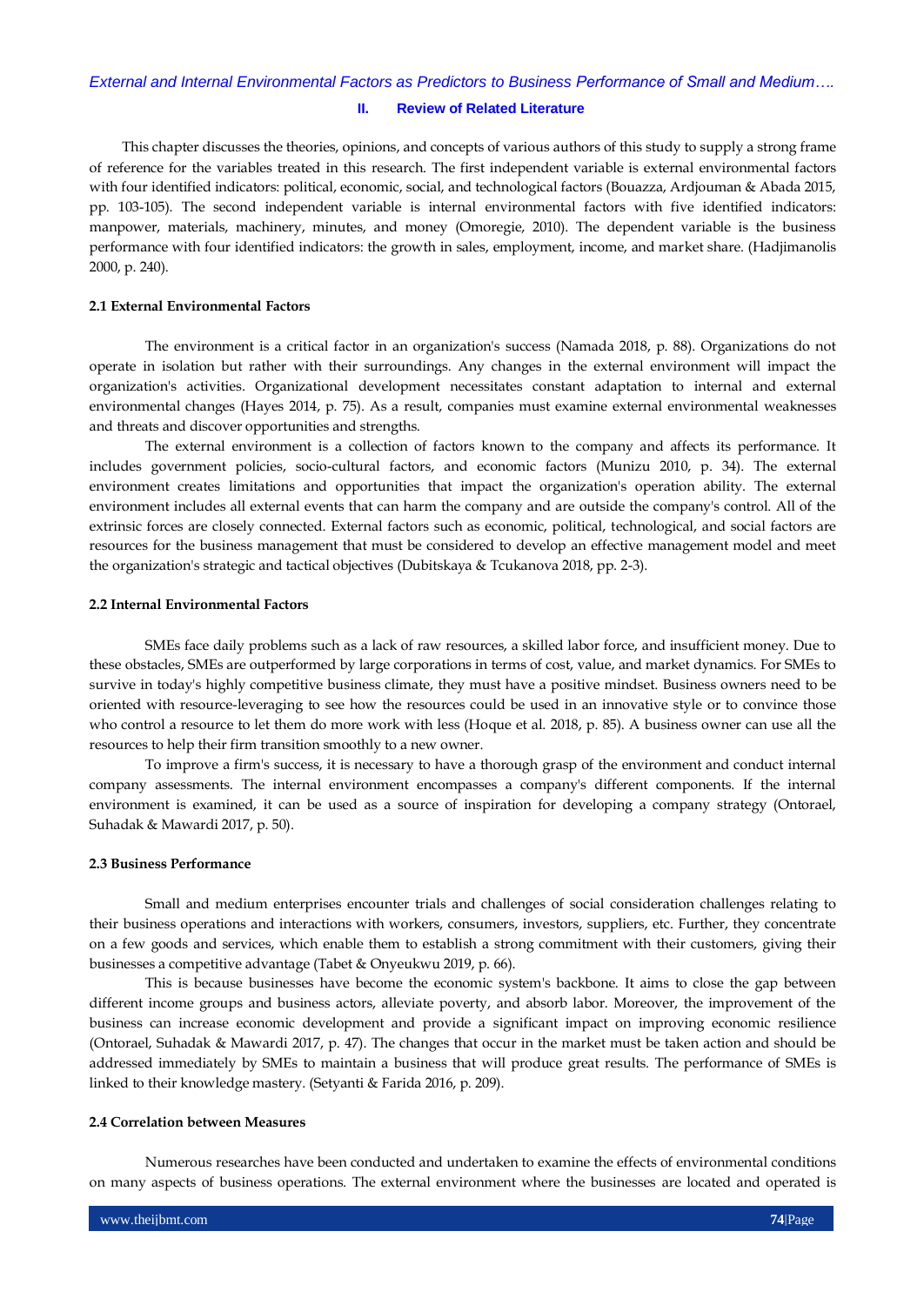constantly changing. The analysis, understanding, and interpretation of the external environment include considering the use of internal strengths and external opportunities and reducing internal weaknesses and external threats (Dragnic 2014, p. 127). The organization's ability to handle these two aspects by studying environmental circumstances and adopting various business strategies is critical to its success (Ontorael, Suhadak & Mawardi 2017, p. 48).

Similarly, according to Bouazza, Ardjouman, and Abada (2015, p. 109), external environmental factors influence internal environmental factors, affecting SMEs' growth and performance. If both external and internal environmental elements are properly controlled and exploited, SMEs will have the potential to grow and strengthen their businesses, eventually improving the company's performance (Ontorael, Suhadak & Mawardi 2017, p. 48).

Internal environmental issues influence business performance significantly. The larger the impact on business performance, the better enterprise owners and managers execute managerial capability in product marketing, resource consumption, and technology use in enhancing production efficiency. (Ontorael, Suhadak & Mawardi 2017, p. 54). The findings of this study support prior research that found that internal environmental elements had a favorable impact on an organization's performance in business (Bouazza, Ardjouman & Abada 2015, p. 104).

Overall, the literature illustrates an association between external environmental factors, internal environmental factors, and business performance. It is supported by the research results conducted by Alkali and Isa (2012, p.626), which show that external environmental factors positively influence company performance. It is also in parallel with the previous research of Munizu (2010, p. 40), which found that a positive external environment can influence the internal environment and impact the business performance improvement.

#### **2.5 Theoretical Framework**

This study is anchored by the proposition of Ontorael, Suhadak, and Mawardi (2017, p. 51). External and internal environmental factors directly impact a firm's performance in business and can have an indirect impact on the success of micro, small, and medium enterprises.

The first independent variable in the study is in line with Bouazza, Ardjouman, and Abada (2015, p. 102). They state that regulatory and legal restrictions, lack of external financing or financial support, low human resource capacity, lack of pieces of training and skills for management, and common technology adaptation are the primary external environmental factors, which include political, economic, social, and technological factors which can also be transcribed as pest analysis.

The second independent variable in the study is supported by Dragic (2014, p. 124), who claims that handling the internal environment is usually linked to a business entity's degree of achievement or level of performance attained. Internal environment analysis should encompass the strengths that laid the foundations for the strategy: the 5 M's of Marketing, which are manpower, materials, machinery, minutes or time, and money (Omoregie 2010).

Accordingly, the dependent variable is supported by Hadjimanolis (2000, p. 240), who states that the sales, profit, payback return, many rates for turnover analysis, and expanded market share are all indicators of an organization's performance. This is in accordance with the theory of Freeman (2010, p. 52), which emphasizes creating value for customers, suppliers, employees, communities, and financiers. Thus, the researcher has identified the growth of sales, employment, income, and market shares as the most critical indicator of SMEs' performance.

#### **2.6 Conceptual Framework**

As the framework is presented, the first independent variable of the study is the external environmental factors with indicators referred to as the PEST Analysis Model, which is composed of Political, Economic, Social, and Technological Factors (Bouazza, Ardjouman & Abada 2015, pp. 103-108). In this study, Political Factors refer to the political decisions that affect government policies directly affecting businesses. Economic Factors include commodities, services, and money, and they play a significant role in how a company makes decisions. Also, Social Factors refer to the effects of a changing society that can affect our attitudes, opinions, and interests. Lastly, Technological Factors relate to the adaptation, availability, and development of technology.

The second independent variable of the study is internal environmental factors with indicators of manpower, materials, machinery, minutes, and money (Omoregie 2010). Manpower refers to the commitment of employees to delivering the services required. Materials refer to the resources used in the production of the product. Machinery is the equipment necessary to complete the processes dedicated to delivering the product or services within the company. Minutes refer to the time it will take to provide and process the goods and services within the company to be completed. Money refers to the funds available to buy the machinery, pay the personnel, and purchase the necessary materials.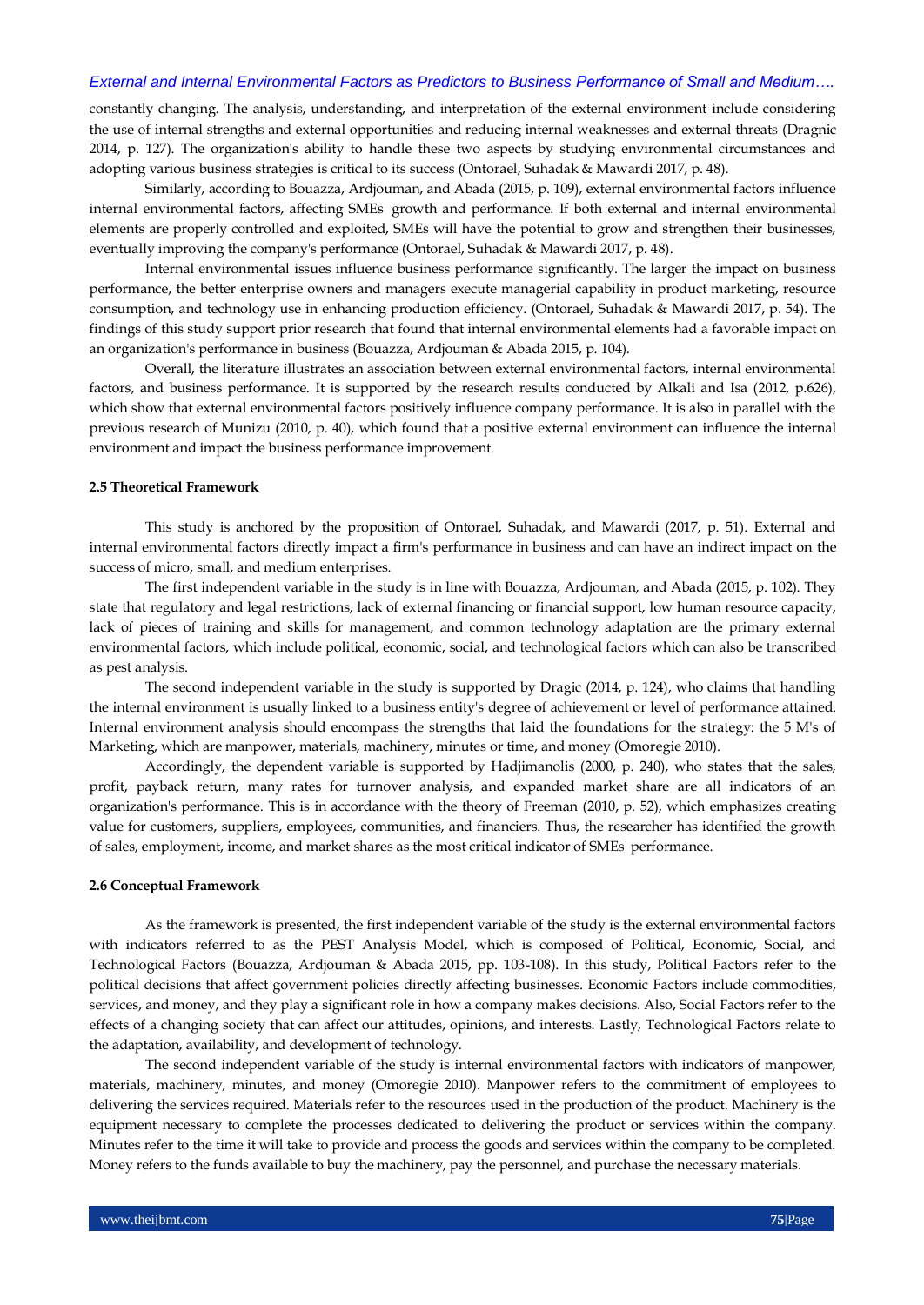Lastly, the study's dependent variable is the business performance with indicators that focuses on the growth of sales, employment, income, and market share (Hadjimanolis 2000, p. 240). Sales Growth refers to the measure of sales performance over a pre-determined period. Employment Growth is an indicator of labor performance. Income Growth refers to the growth in value of the organization's net income from one reporting period to another. Market Share Growth indicates how a firm performs relative to its competitors.



#### Figure 1. Conceptual Framework of the Study

## **2.7 Significance of the Study**

The results of this study are beneficial to specific groups of individuals. First, for owners and managers of SMEs, this research will help them provide ideas and relevant information that can measure the firm's ability to meet its financial obligations. Secondly, the study will be beneficial to the Local Government of Tagum. The result can have significance to them to anticipate any happenings that can be a factor in meeting the needs and wants of the people.

Lastly, to the students and researchers in the future. This will serve as a useful tool for students and researchers in the future when conducting a related study. The findings of this research will aid them in better understanding the nature of the organization. Furthermore, this study contains sufficient information to assist them in acquiring data for their future endeavors.

#### **III. METHODS**

#### **3.1 Research Design**

The research is quantitative, non-experimental research utilizing correlational design with regression analysis. These particular methods were used to determine and identify the relationship between two or more variables. Variables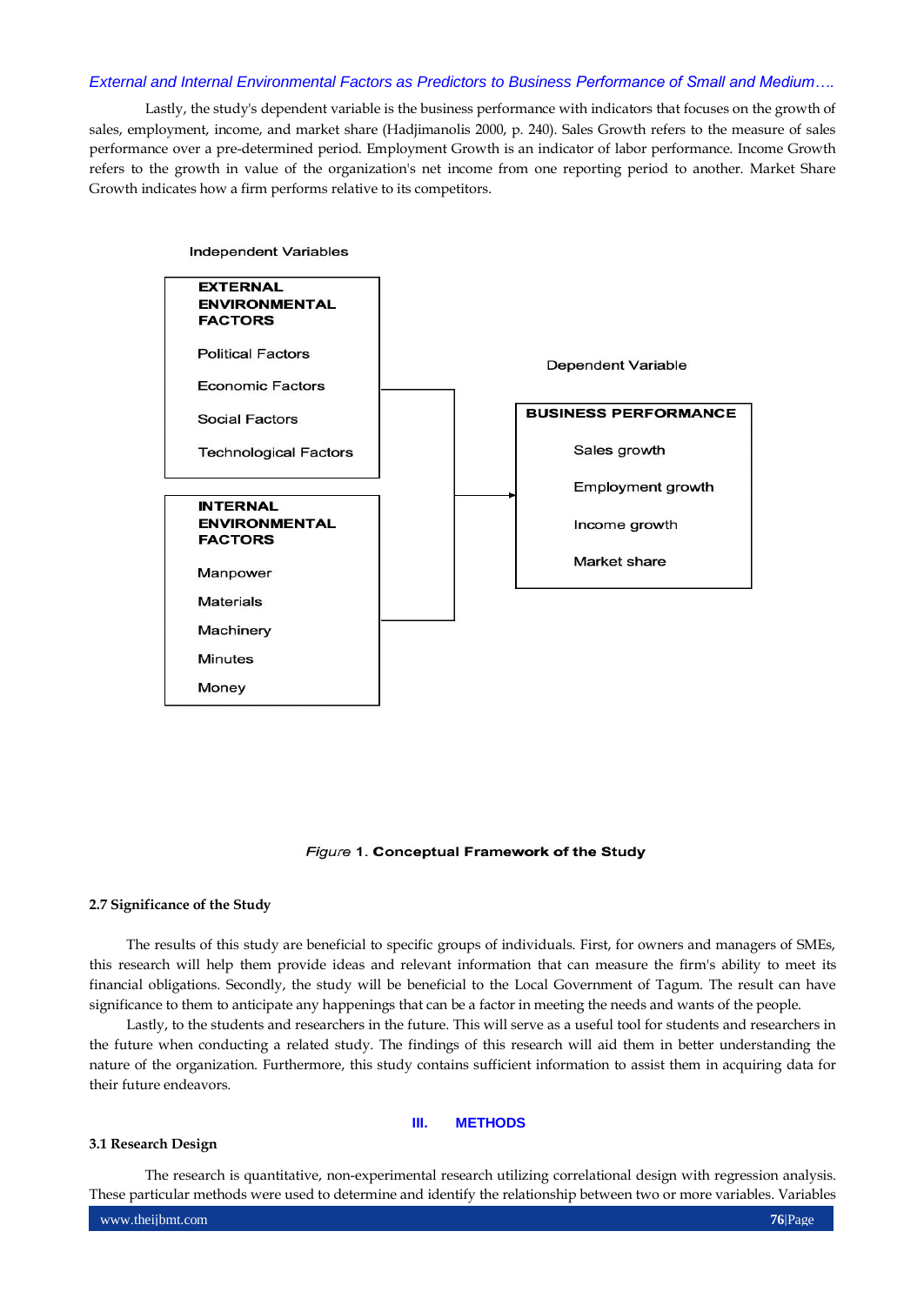are learned as they are and are not modified in this non-experimental study. The researcher investigated possible alternative hypotheses to correlate and analyze various factors and give results and interpretations without making definitive causal claims (Belli 2008, p. 60).

#### **3.2 Population and Sample**

The respondents who participated in this study are all owners or managers of SMEs registered in the first quarter of 2021 in Tagum City. The sampling used to select and classify the study's respondents were random. There were six hundred forty-nine (649) population considered respondents in Tagum City, which was composed of 461 small enterprises and 188 medium enterprises.

The sample size (n) can be obtained by using the Slovin's Formula  $n = N + (1 + Ne^2)$  where (n) is the sample size, (N) is the given population size, and (e) is the margin of error. Also, adding a twenty percent (20%) allowance of the total population for non-response, the total sample size used was three hundred seventy-seven (377) which can be proportioned into small (267) and medium (110) enterprises.

#### **3.3 Research Instrument**

The researcher used an adapted and modified questionnaire as a survey device to gain acceptance as a standard way of eliciting data to answer specific and identified problems in this research. The committee validated the questionnaire before the administration to the respondents and had undergone validation by external validators. The overall mean score of the external validators was 4.61, which can be described as very high.

The items in the questionnaire were subjected to pilot testing to assess their reliability and consistency of the items before conducting an actual data gathering using Cronbach's Alpha. The result of the reliability test for the external environmental factors was 0.942, which can be described as excellent. For the internal environmental factors, the result was 0.966, which can also be described as excellent. The same goes for the business performance, which got a 0.970 result, likewise described as excellent. The questions adapted were based on the title external and internal environmental factors as predictors to business performance among Small and Medium Enterprises (SMEs) in Tagum City.

#### **3.4 Data Gathering Procedure**

In gathering the data for the study, the researcher secured a letter from the school requesting permission and certification to conduct the research from the Dean of Graduate Studies that serves as proof that UM Tagum College officially recognizes the research. After which, the permission letter was given to the owners or managers for approval. Upon approval of the request, the researcher administered and personally distributed the 320 questionnaires to all respondents from December 29, 2021, to January 13, 2022, including the hired assistants, to help with the distribution in other areas of Tagum. The assistants were given a proper orientation before distributing the questionnaires.

Furthermore, the researcher gave the respondents instructions and orientation to guide them upon going along with the questionnaires. This was to ensure an accurate response in answering and retrieving questionnaires. The data gathered was tabulated, analyzed, and interpreted with the prescribed tools.

## **3.5 Statistical Treatment of Data**

The following statistical tools were employed in the analysis and interpretation of the gathered data.

**Mean.** This was used to measure the level of external and internal environmental factors on business performance among SMEs in Tagum City.

**Pearson r.** This was used to define and determine the significant relationship between external and internal environmental factors on business performance among SMEs in Tagum City.

**Multiple Regression Analysis.** This was used to determine what particular domain of external environmental factors and internal environmental factors significantly influence business performance.

#### **IV. RESULTS**

## 4.1 L**evel of External Environmental Factors among SMEs in Tagum City**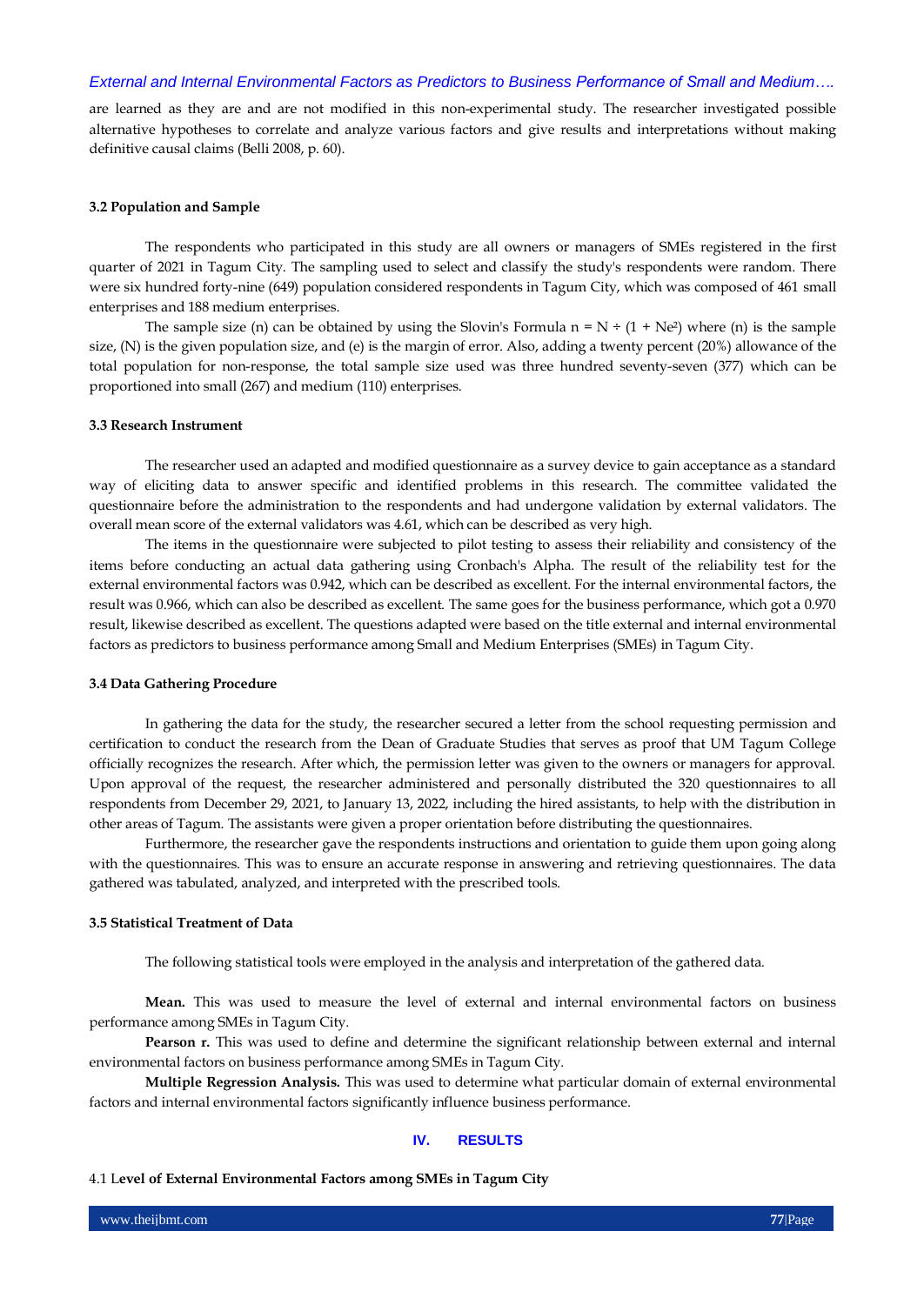The outcome of mean scores for the external environmental factors are presented in table 2 resulted in an overall score of 4.20 described as very high with a standard deviation of 0.607. This indicates that the respondents were always affected by external environmental factors or conditions in running a business in the items of political, economic, social, and technological factors. The mean score resulted from the data gathered from highest to lowest indicators: 4.28 or very high for technological factors; 4.20 or very high for social factors; 4.18 or high for political factors; and 4.12 or high for economic factors.

Table 2. *Level of External Environmental Factors among SMEs in Tagum City*

| Indicator             | Mean | <b>SD</b> | <b>Descriptive Level</b> |
|-----------------------|------|-----------|--------------------------|
| Political factors     | 4.18 | 0.637     | High                     |
| Economic factors      | 4.12 | 0.949     | High                     |
| Social factors        | 4.20 | 0.659     | Very High                |
| Technological factors | 4.28 | 0.699     | Very High                |
| <b>Overall</b>        | 4.20 | 0.607     | Very High                |

## **4.2 Level of Internal Environmental Factors among SMEs in Tagum City**

The resulted mean scores for the internal environmental factors are presented in table 3, with an overall score of 4.11 described as high with a standard deviation of 0.626. This result indicates that the respondents were often affected by internal environmental factors or conditions in running a business, in the items of manpower, materials, machinery, minutes, and money. The result of the total mean score was the outcome from the highest to lowest indicators: 4.15 or high for materials; 4.12 or high for money; 4.11 or high for manpower; 4.09 or high for minutes; and 4.06 or high for machinery.

Table 3. *Level of Internal Environmental Factors among SMEs in Tagum City*

| Indicator        | Mean | SD    | <b>Descriptive Level</b> |
|------------------|------|-------|--------------------------|
| Manpower         | 4.11 | 0.704 | High                     |
| Materials        | 4.15 | 0.735 | High                     |
| Machinery        | 4.06 | 0.703 | High                     |
| Minutes          | 4.09 | 0.713 | High                     |
| Money            | 4.12 | 0.664 | High                     |
| Overall          | 4.11 | 0.626 | High                     |
| www.theijbmt.com |      |       | 78 Page                  |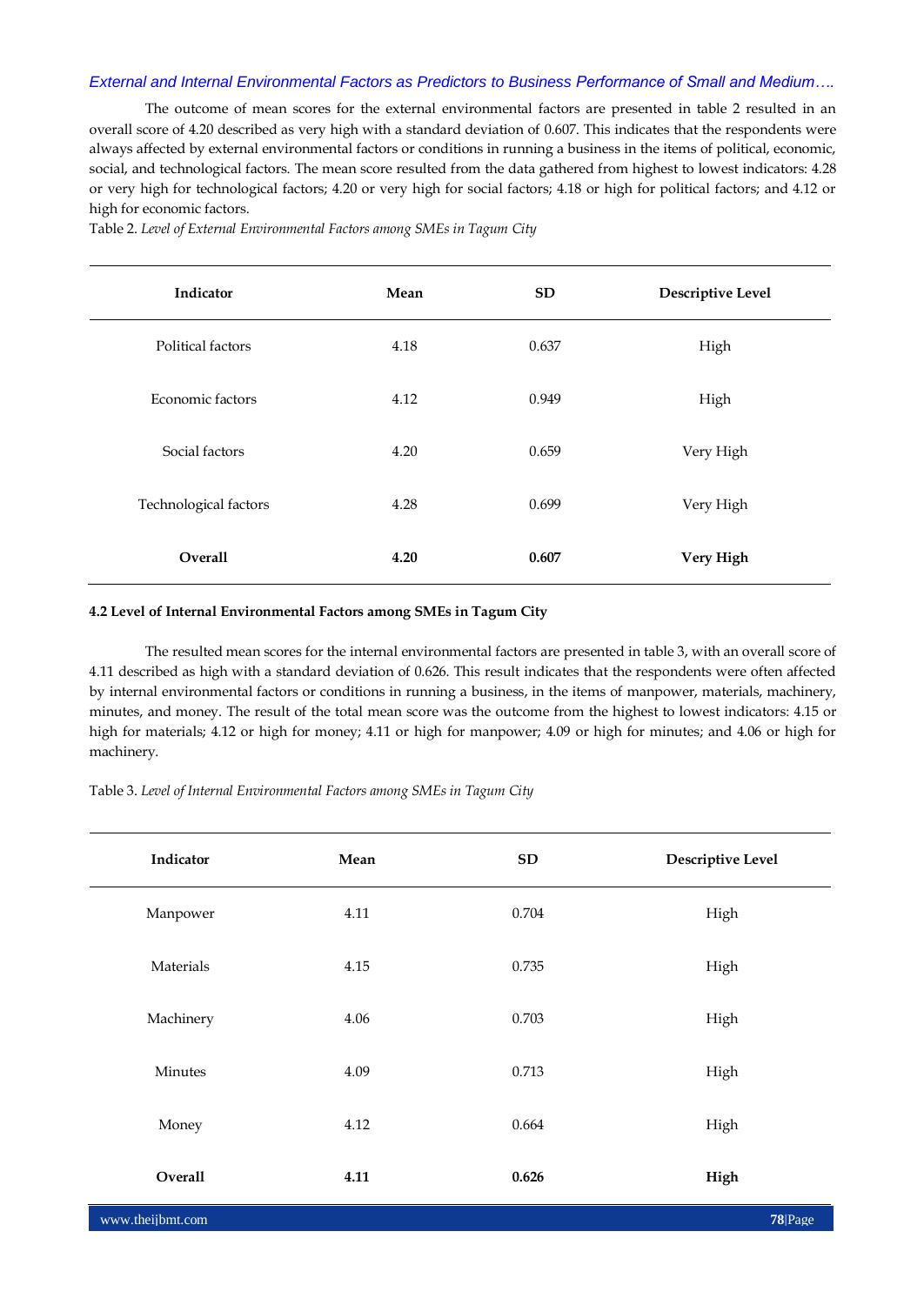## **4.3 Level of Business Performance among SMEs in Tagum City**

The overall mean score for the business performance is 4.19 presented in table 4 which can be described as high with a 0.581 standard deviation. This indicates that the business performance is very good in the items of the growth of sales, employment, income, and market share. The total mean score was derived from the highest to lowest indicators: 4.20 or very high for sales growth; 4.20 or very high for market share; 4.19 or high for income; and 4.17 or high for employment growth.

Table 4. *Level of Business Performance among SMEs in Tagum City*

| Indicator           | Mean | <b>SD</b> | <b>Descriptive Level</b> |
|---------------------|------|-----------|--------------------------|
| Sales growth        | 4.20 | 0.617     | Very High                |
| Employment growth   | 4.17 | 0.651     | High                     |
| Income growth       | 4.19 | 0.654     | High                     |
| Market share growth | 4.20 | 0.641     | Very High                |
| Overall             | 4.19 | 0.581     | High                     |

## **4.4 Significance on the Relationship between Level of External Environmental Factors on Business Performance**

The computation results are provided in table 5. The results showed a p-value of.001, which is below than the 0.05 significance level, indicating that the null hypothesis was rejected. This suggests that there is a considerable correlation between external environmental conditions and business performance. The results also revealed that the rvalue is 0.715, this also indicates that a positive correlation exists between external environmental factors and business performance, and the r-squared is 0.511 indicating a 51.1% of the business performance is explained by external environmental factors.

Table 5. *Significance on the Relationship between External Environmental Factors and Business Performance of SMEs in Tagum City*

| <b>Variables</b>                         | Mean | <b>SD</b> | r-value | r-squared | p-value | Decision        |
|------------------------------------------|------|-----------|---------|-----------|---------|-----------------|
| External<br><b>Environmental Factors</b> | 4.20 | 0.607     | 0.715   | 0.511     | < 0.001 | Ho is rejected. |
| <b>Business Performance</b>              | 4.19 | 0.581     |         |           |         |                 |

#### **4.5 Significance on the Relationship between Level of Internal Environmental Factors on Business Performance**

Provided in the table 6 the computation results. The results showed that the p-value was less than the significance level of 0.05, which resulted to the decision of rejecting the null hypothesis. This shows that a significant relationship exists between internal environmental factors on business performance. The results also revealed that the r-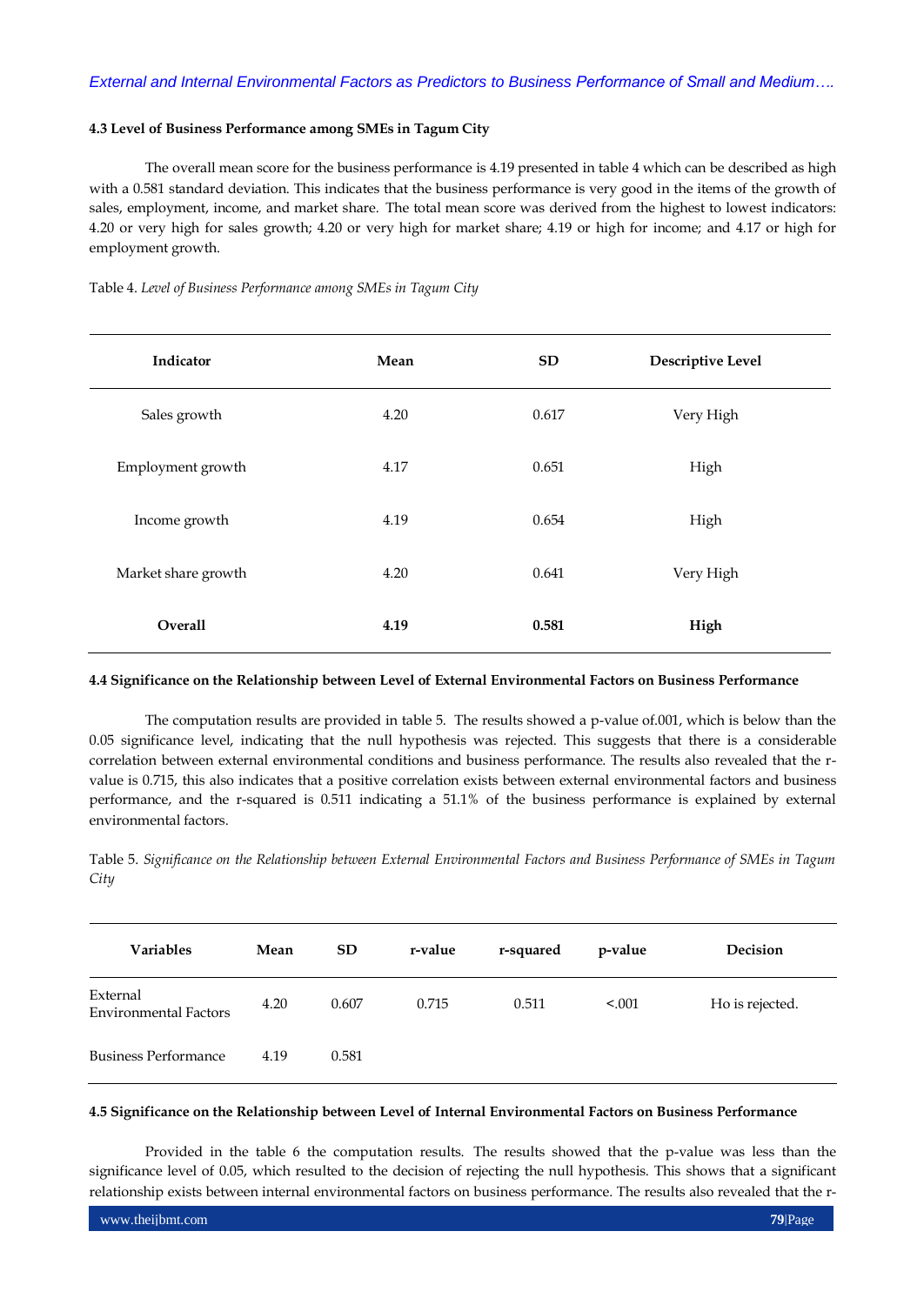value is 0.855, which indicates that a positive correlation exists between internal environmental factors and business performance, and the r-squared is 0.731 indicating a 73.1% of the business performance is explained by internal environmental factors.

Table 6. *Significance on the Relationship between Internal Environmental Factors and Business Performance of SMEs in Tagum City*

| <b>Variables</b>                  | Mean | <b>SD</b> | r-value | r-squared | p-value | Decision        |
|-----------------------------------|------|-----------|---------|-----------|---------|-----------------|
| Internal Environmental<br>Factors | 4.11 | 0.626     | 0.855   | 0.731     | < 0.001 | Ho is rejected. |
| <b>Business Performance</b>       | 4.19 | 0.581     |         |           |         |                 |

## **4.6 Regression Analysis on the Influence of the Domain in External and Internal Environmental Factors that Predicts to Business Performance among SMEs in Tagum City**

Presented in the table 7 is the computation results. The result showed a computed F-ratio of 359.832 and a pvalue of 0.055 for the external environmental factors, which is higher than the 0.05 significance level, which arrived to the decision of not rejecting the null hypothesis that stated there is no domain in the external environmental factors that significantly predicts to business performance.

For the internal environmental factors, the result showed a p-value of <.001, which is lower than the significance level of 0.05, which resulted to the decision of rejecting the null hypothesis that stated there is no domain in the internal environmental factors that significantly predicts the performance of the business.

The r-value is 0.858, indicating that the external and internal environmental factors have a positive relationship to business performance. The overall r-squared is 0.735, indicating that 73.5% of the business performance is explained by external and internal environmental factors.

| Independent<br><b>Variables</b>          | Unstandardized<br>coefficients |                      | Standardized<br>coefficients | t             | p-value                  | Decision            |
|------------------------------------------|--------------------------------|----------------------|------------------------------|---------------|--------------------------|---------------------|
|                                          | B<br>Std. Error                |                      | Beta                         |               |                          |                     |
| (constant)                               | 0.827                          | 0.134                |                              |               |                          |                     |
| External<br>Environmental Factors 0.097  |                                | 0.05                 | 0.101                        | 1.930         | 0.055                    | Ho is not rejected. |
| Internal<br><b>Environmental Factors</b> | 0.720                          | 0.049                | 0.775                        | 14.829        | < .001                   | Ho is rejected.     |
|                                          | $R = 0.858$                    | $F$ -ratio = 359.832 |                              | $R^2 = 0.735$ | $p$ -value = $\leq$ .001 |                     |

Table 7. *Regression Analysis on the Influence of the Domain in External and Internal Environmental Factors that Predicts to Business Performance among SMEs in Tagum City*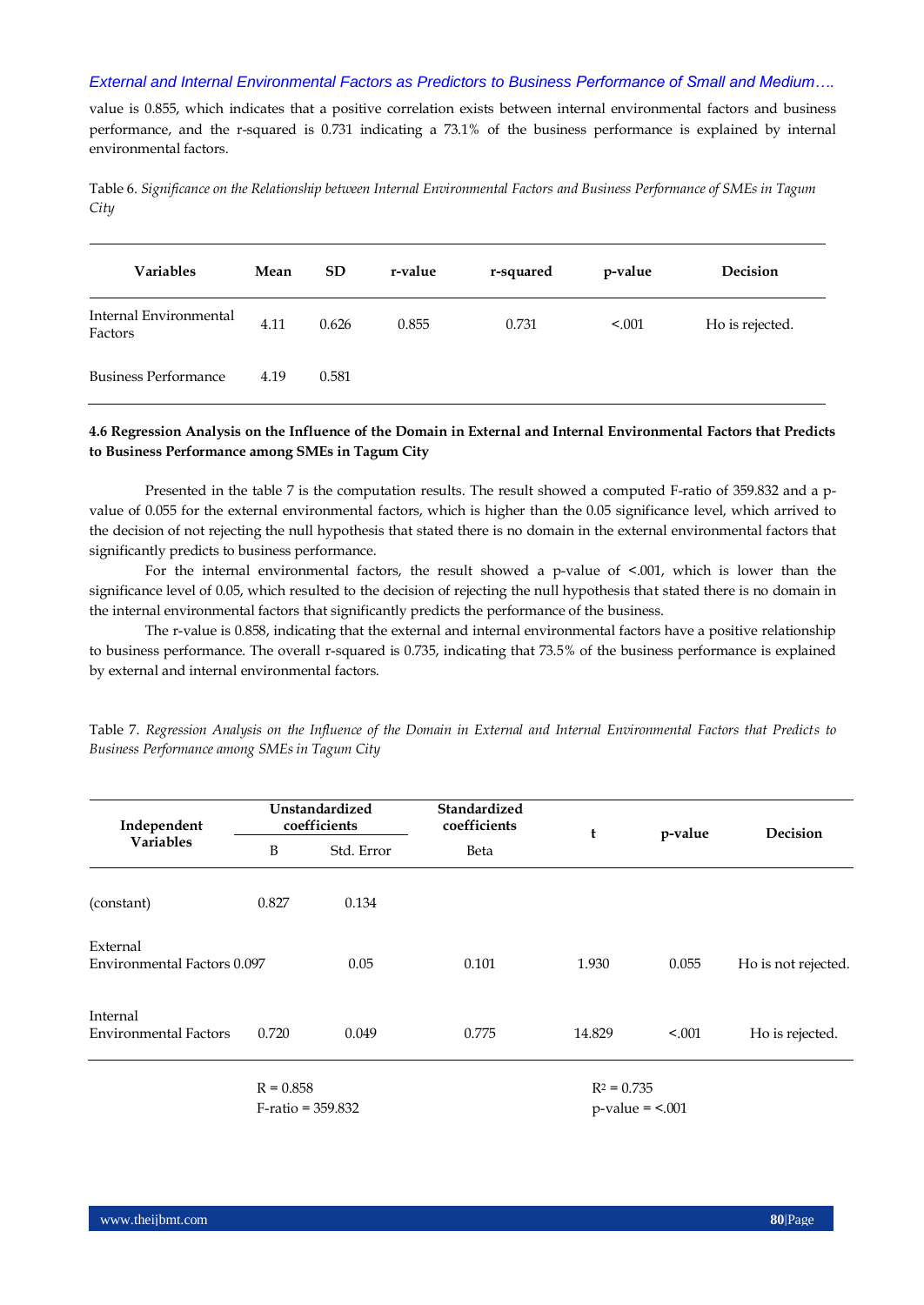## 5.1 L**evel of External Environmental Factors among SMEs in Tagum City**

The outcome of the study resulted to a very high degree on external environmental factors among SMEs in Tagum City; this was because of the very high rating of understanding by the respondents in terms of political, economic, social, and technological factors, which means that the small and medium enterprises were always affected by external environmental factors or conditions in running a business among SMEs in Tagum City. Political factors where the constant adaptation of the changes in the business policies and laws whenever the government implements; economic factors where any movement or activity in the economy shows that it affects the strategies set by the company; social factors which the businesses embrace the differences in values and cultures of the people; and technological factors which somehow shows that the businesses function very well when relying on the technology.

Various authors supported the very high descriptive equivalent in the level of external environmental factors. This aligns with the study of Bouazza, Ardjouman, and Abada (2015, p. 101) that the growth and performance of a business is affected by external factors, including the factors that are beyond the control of SMEs. It is also in parallel to the previous study by Munizu (2010, p. 34), who stated that the external environment impacts the organization's performance. This was also in line with the study of Alkali and Isa (2012, p. 625), showing that external environmental factors and business performance were significantly associated together.

#### 5.2 L**evel of Internal Environmental Factors among SMEs in Tagum City**

The outcome of the study resulted to a high degree on internal environmental factors among SMEs in Tagum City; this was because of the high rating of understanding by the respondents in terms of manpower, materials, machinery, minutes, and money, which means that the small and medium enterprises were often affected by internal environmental factors or conditions in running a business among SMEs in Tagum City. Manpower in which the business ability to identify capable employees and the standard of selecting and maintaining the employees; materials where the ability of the business to manage their resources; machinery in which the business relies on to get the work done; minutes in which the ability of the business to save time and in return would result to efficiency and money where the business cannot live without it.

Various authors supported the high descriptive equivalent of internal environmental factors. This is in accordance with the study of Omoregie (2010), which stated that making responsible use of man, materials, machines, minutes, and money means successful management. It is also supported by the previous study of Dragnic (2014, p. 151), which confirms that all internal environmental factors impact the performance and effectiveness of SMEs.

#### **5.3 Level of Business Performance among SMEs in Tagum City**

The outcome of the study resulted to a high degree on business performance of SMEs in Tagum City; this was because of the high rating of understanding by the respondents in terms of the growth in sales, employment, income, and market share, which means that the small and medium enterprises were often affected by internal environmental factors or conditions in running a business of SMEs in Tagum City. Sales growth means the increase in sales; employment growth in which the business manages staff; income growth, which is the company's objective; and the market share growth when the businesses identify its target customers.

Various authors supported the high descriptive equivalent in the level of business performance. This was in parallel to the study of Hadjimanolis (2000, p. 240), stating that growth is a more appropriate indicator for business performance. Ontorael, Suhadak, and Mawardi (2017, p.48) described that performance refers to the objectives of the company, which are to survive, gain profit and develop or grow.

### **5.4 Significance on the Relationship between Level of External Environmental Factors on Business Performance**

The study presents the significant relationship between external environmental factors on the business performance of SMEs in Tagum City. This connotes that external environmental factors play a significant role in the business performance of SMEs in Tagum City. The computed r-value of 0.715 with a p-value of <0.01 that is less than the significance level indicated a positive relationship between variables. The positive r-value showed a direct correlation between the variables, suggesting that as the level of external environmental factors increases, the business performance goes high.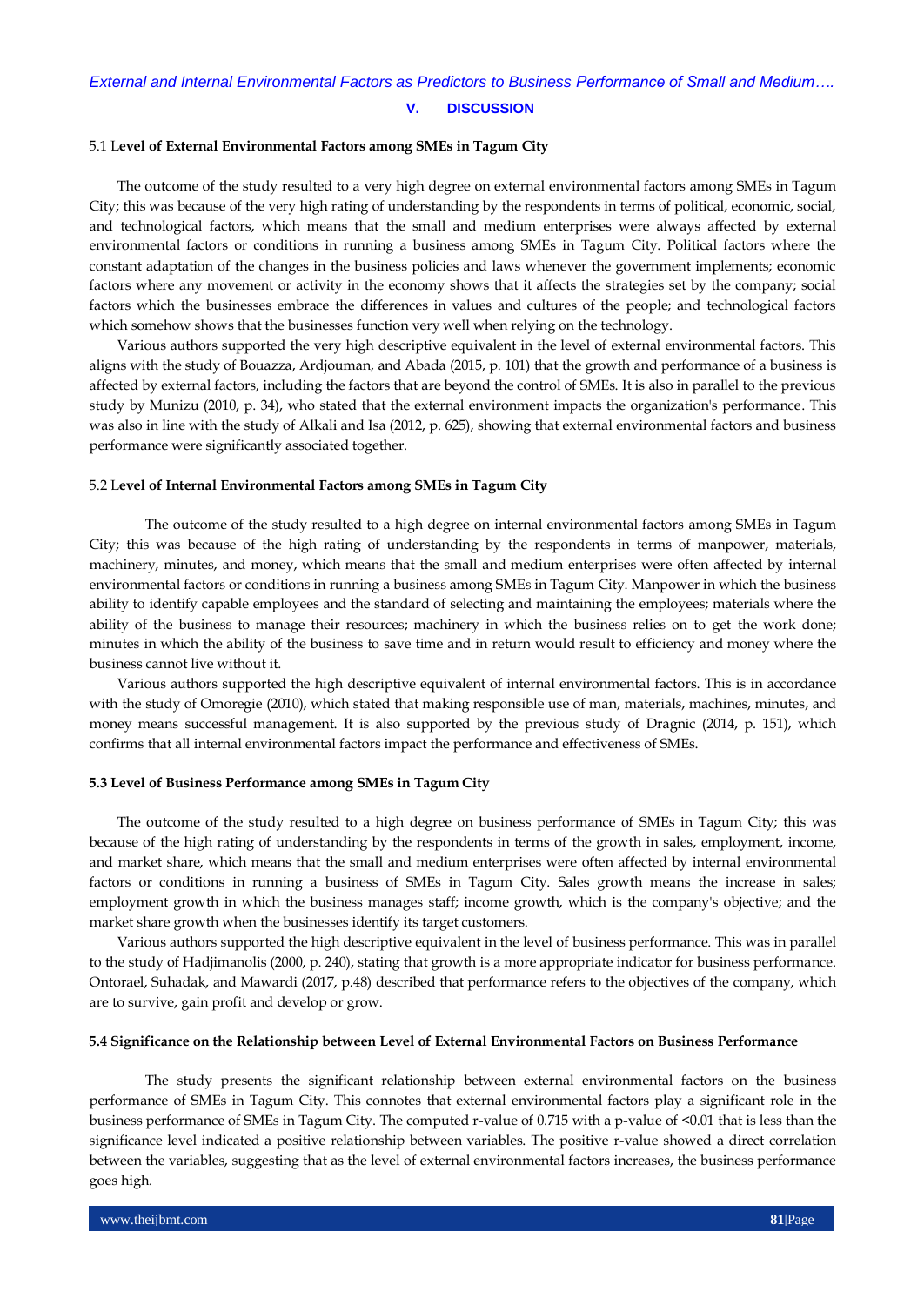The outcome of the result is in parallel to the study of Ontorael, Suhadak, and Mawardi (2017, p. 54), who stated that external environmental factors affect the performance of the business of SMEs positively and significantly. That also indicates that if the external environment is good, the performance of the business is better.

#### **5.5 Significance on the Relationship between Level of Internal Environmental Factors on Business Performance**

The study presents the significant relationship between internal environmental factors on the business performance of SMEs located in Tagum City. This signifies that internal environmental factors improve the business performance of SMEs located in Tagum City. The computed r-value of 0.855 with a p-value of <0.01 indicated a positive relationship between variables. The positive r-value showed a direct correlation between the variables, suggesting that as the factors of internal environment increases, the business performance goes high.

The study results are in accordance with Ontorael, Suhadak, and Mawardi (2017, p. 55), who stated that the internal environmental factors significantly and positively influence the performance of the business of SMEs. This leads to the company's gain while being competent in the business industry.

## **5.6 Regression Analysis on the Influence of the Domain in External and Internal Environmental Factors that Predicts to Business Performance among SMEs in Tagum City**

The study presents the influence of the domain on the external and internal environmental factors that predict significantly the business performance of SMEs located in Tagum City. The outcome of this study shows that external environmental factors do not have that much influence, while internal environmental factors positively influence the business performance of SMEs.

The results are supported by the previous study of Alkali and Isa (2012, p.626), who stated that some external environmental factors do not significantly influence the performance of the business. However, when taken as a whole, external and internal environmental factors significantly influence the business performance of SMEs (Ontorael, Suhadak, & Mawardi 2017, p. 47).

## **VI. CONCLUSION**

The outcome and findings of the study are concluded and presented in this section. The overall level of external environmental factors on SMEs in Tagum City was very high. This meant that SMEs in Tagum City were always affected by external environmental factors or conditions in running a business. The overall level of internal environmental factors among SMEs in Tagum City was high. The result meant that SMEs in Tagum City were often affected by internal environmental factors or conditions in running a business. The overall level of business performance on SMEs located in Tagum City was high. This result signifies that the business performance of SMEs located in Tagum City is very good. There relationship between external environmental factors, internal environmental factors and the business performance of SMEs in Tagum City is significant. Furthermore, only the domain of the internal environmental factors significantly predicts the business performance of SMEs in Tagum City. However, when taken as a whole, both external and internal environmental factors positively influence the performance of the business SMEs in Tagum City.

#### **VII. RECOMMENDATION**

In the foregoing findings, conclusions and possible implications, the researcher came up with the following recommendations on how to elevate the level of business performance of SMEs located in Tagum City.

First, the researcher recommends to the that SME owners or managers that they may upgrade their facilities to be able to provide services that will help expand the business. They may invest in technology to adopt a modernized setup which may help the business improve and provide a more efficient process. In this way, the business can increase its competency and adjust to any changes in the economy. Moreover, they may attend training and seminars related to management and leadership to provide a just system and benefits to the company's employees. For the Local Government Unit, the future proposal of rules and regulations should be directed and made easy for the SMEs. This allows businesses to prepare for any changes made that can affect the business economic activities. This is consistent with the study of Ontorael, Suhadak, and Mawardi (2017, p. 55), which stated that external and internal environmental factors affect significantly the performance of the business.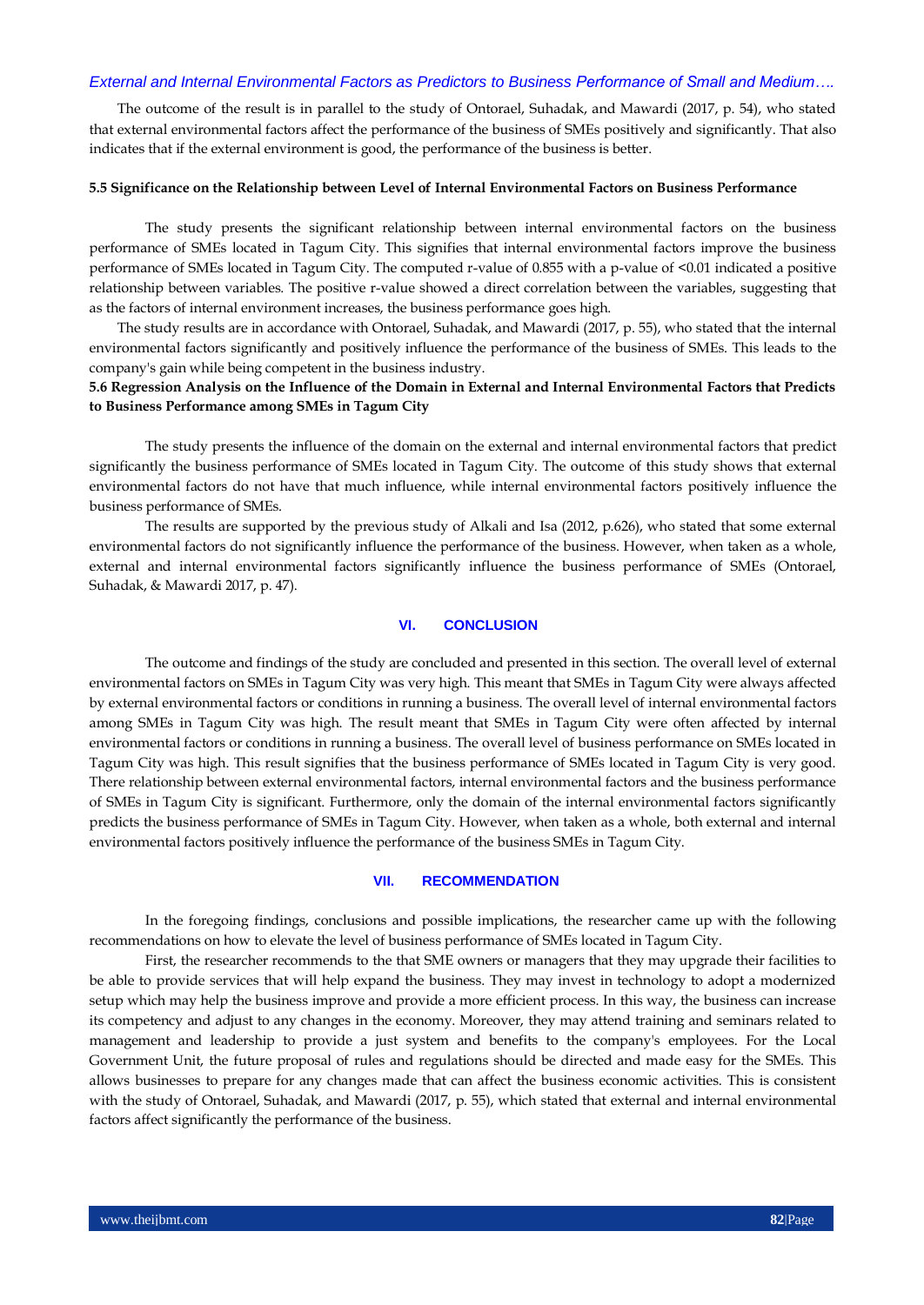- [1.] Alkali, M & Isa, AH 2012, Assessing the Influence of External Environmental Factors on the Performance of Small Business Manufacturing Enterprises in Bauchi State, Nigeria, *Interdisciplinary Journal of Contemporary Research in Business*, vol. 4, no. 7, pp. 621-629. Retrieved November 15, 2020, from https://journalarchieves25.webs.com/621-628.pdf
- [2.] Belli, G 2008, *Nonexperimental Quantitative Research*, vol. 1, no. 4, pp. 59-77. Retrieved February 12, 2022, from https://www.academia.edu/38319940/QUANTITATIVE\_RESEARCH
- [3.] Bouazza, AB, Ardjouman, D & Abada, O 2015, Establishing the Factors Affecting the Growth of Small and Medium-sized Enterprises in Algeria*American International Journal of Social Science*, vol. 4, no. 2, pp. 101-115. Retrieved October 22, 2020, from https://citeseerx.ist.psu.edu/viewdoc/download?doi=10.1.1.1084.1132&rep=rep1&type=pdf
- [4.] Dragnić, D 2014, Impact of Internal and External Factors on the Performance of Fast-growing Small and Medium Businesses' Management, *Journal of Contemporary Management Issues*, vol. 19, no. 1, pp. 119-159. Retrieved October 22, 2020, from https://hrcak.srce.hr/file/183967
- [5.] Demirbag, M, Tatoglu, E, Tekinkus, M & Zaim, S 2006, An Analysis of the Relationship between TQM Implementation and Organizational Performance: Evidence from Turkish SMEs, *Journal of Manufacturing Technology Management*, vol. 17, no. 6, pp. 829-847. Retrieved March 8, 2021, from https://doi.org/10.1108/17410380610678828
- [6.] Dubitskaya, E & Tcukanova, O 2018, Analysis of the Influence of External Environmental Factors on the Development of High-tech Enterprises, *MATEC Web of Conferences*, vol. 170, pp. 1-7. Retrieved November 15, 2021, from https://doi.org/10.1051/matecconf/201817001027
- [7.] Garduno, C 2021, *Determinants of Small and Medium-Sized Enterprises Selection of Marketing Strategy*, Publishing, ProQuest LLC. Retrieved December 19, 2021, from https://www.proquest.com/openview/90346360b09daefb7958becebb241565/1?pqorigsite=gscholar&cbl=18750&diss=y
- [8.] Hadjimanolis, A 2000, An Investigation of Innovation Antecedents in Small Firms in the Context of a Small Developing Country, vol. 30, no. 3, pp. 235-245. Retrieved March 8, 2021, from https://doi.org/10.1111/1467- 9310.00174
- [9.] Hayes, J 2014, *The Theory and Practice of Change Managemen*t. 4th edn, Palgrave Macmillan, England.
- [10.] Hoque, ASMM, Siddiqui, BA, Awang, Z & Awaludin, SM 2018, Exploratory Factor Analysis Of Entrepreneurial Orientation In The Context Of Bangladeshi Small And Medium Enterprises (SMEs), *European Journal of Management and Marketing Studies*, vol. 3, no. 2, pp. 81-94. Retrieved February 26, 2021, from https://doi.org/10.5281/zenodo.1292331
- [11.] Longenecker, JG, Petty, JW, Palich, LE & Hoy, F 2014, Small Business Management: Launching & Growing Entrepreneurial Ventures, 17th edn, Cengage Learning, USA.
- [12.] Munizu, M 2010, The Influence of External and Internal Factors on the Performance of Micro and Small Enterprises (MSEs) in South Sulawesi, *Journal of Management and Entrepreneurship*, vol. 12, no. 1, pp. 33-41. Retrieved October 21, 2020, from https://jurnalmanajemen.petra.ac.id/index.php/man/article/view/17987
- [13.] Namada, JM 2018, Handbook of Research on Knowledge Management for Contemporary Business Environments, *Organizational Learning and Competitive Advantage*, vol. 1, no. 8, Retrieved from February 13, 2021, from https://doi.org/10.4018/978-1-5225-0672-0.ch006